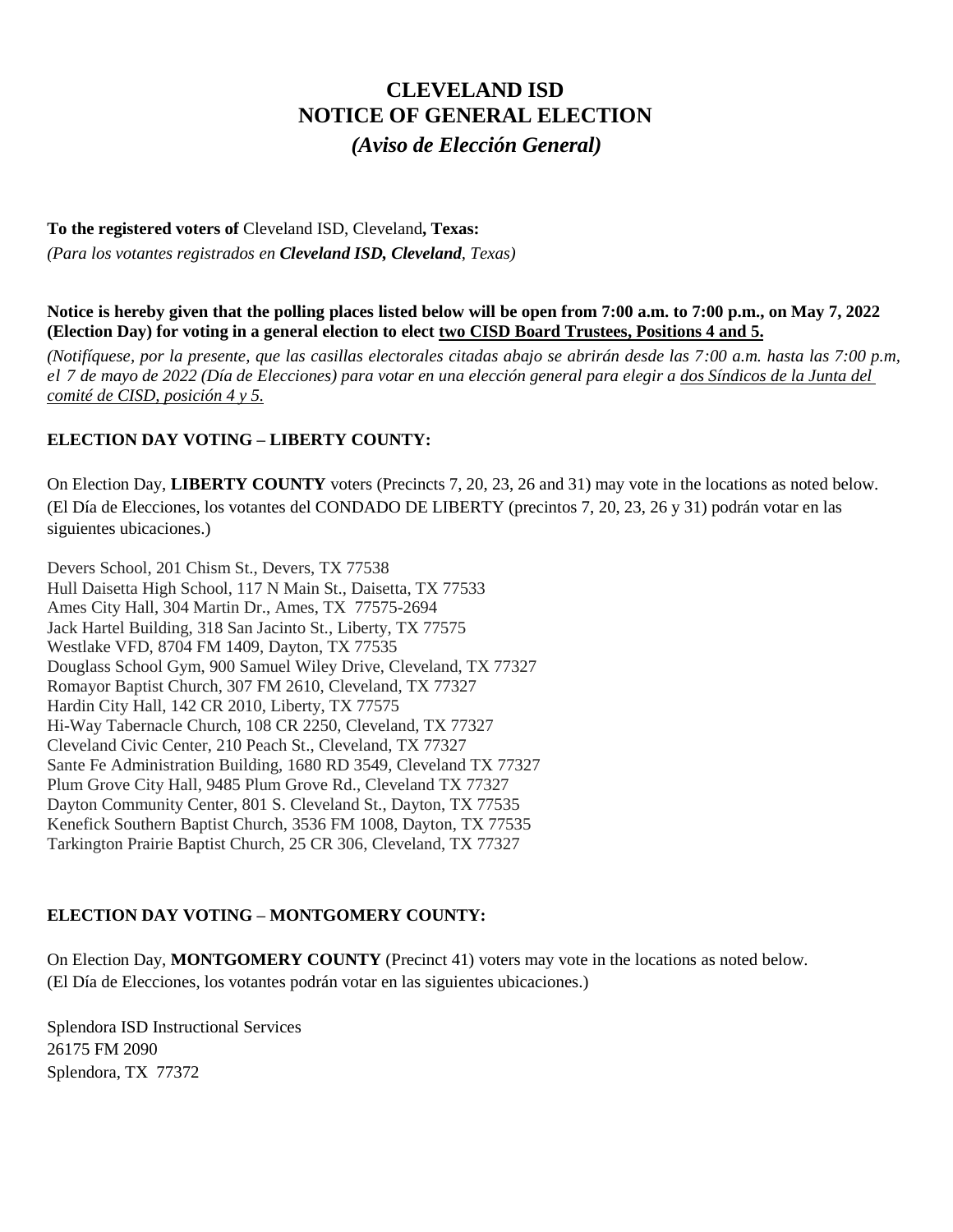#### **ELECTION DAY VOTING – SAN JACINTO COUNTY:**

On Election Day, **SAN JACINTO COUNTY** (Precinct 5) voters may vote in the locations as noted below. (El Día de Elecciones, los votantes del CONDADO DE SAN JACINTO podrán votar en las siguientes ubicaciones:)

*(Precinto electoral número uno- Coldspring (Precinto electoral número dos – Shepherd Precinto del comisionado, número uno) Precinto del comisionado, número dos)* **51 E. Pine Ave. 10251 State Hwy 150 Coldspring, TX 77331 Shepherd, TX 77371**

#### BOX 3 – **Evergreen Community Center** BOX 5 **– Bear Creek VFD**

*Precinto del comisionado, número tres) Precinto del comisionado, número tres)* **7550 State Hwy 150 W 11550 FM 1725 Coldspring, TX 77331 Cleveland, TX 77328**

*Precinto del comisionado, número cuatro) Precinto del comisionado, número cuatro)* **221 Boat Launch Rd. 990 US Hwy 190 Point Blank, TX 77364 Oakhurst, TX 77359**

BOX 13 – **New Hope Baptist Church** *(Precinto electoral número diez – New Hope Baptist Church Precinto del comisionado, número uno)* **13200 FM 2025 Cleveland, TX 77328**

BOX 1 – **Elections Administration** BOX 2 **– Shepherd Community Center**

*(Precinto electoral número tres - Evergreen (Precinto electoral número cinco – Bear Creek*

BOX 7 – **PCT 4 Annex** BOX 8 **– Oakhurst Fire Department** *(Precinto electoral número siete – Point Blank (Precinto electoral número ocho - Oakhurst*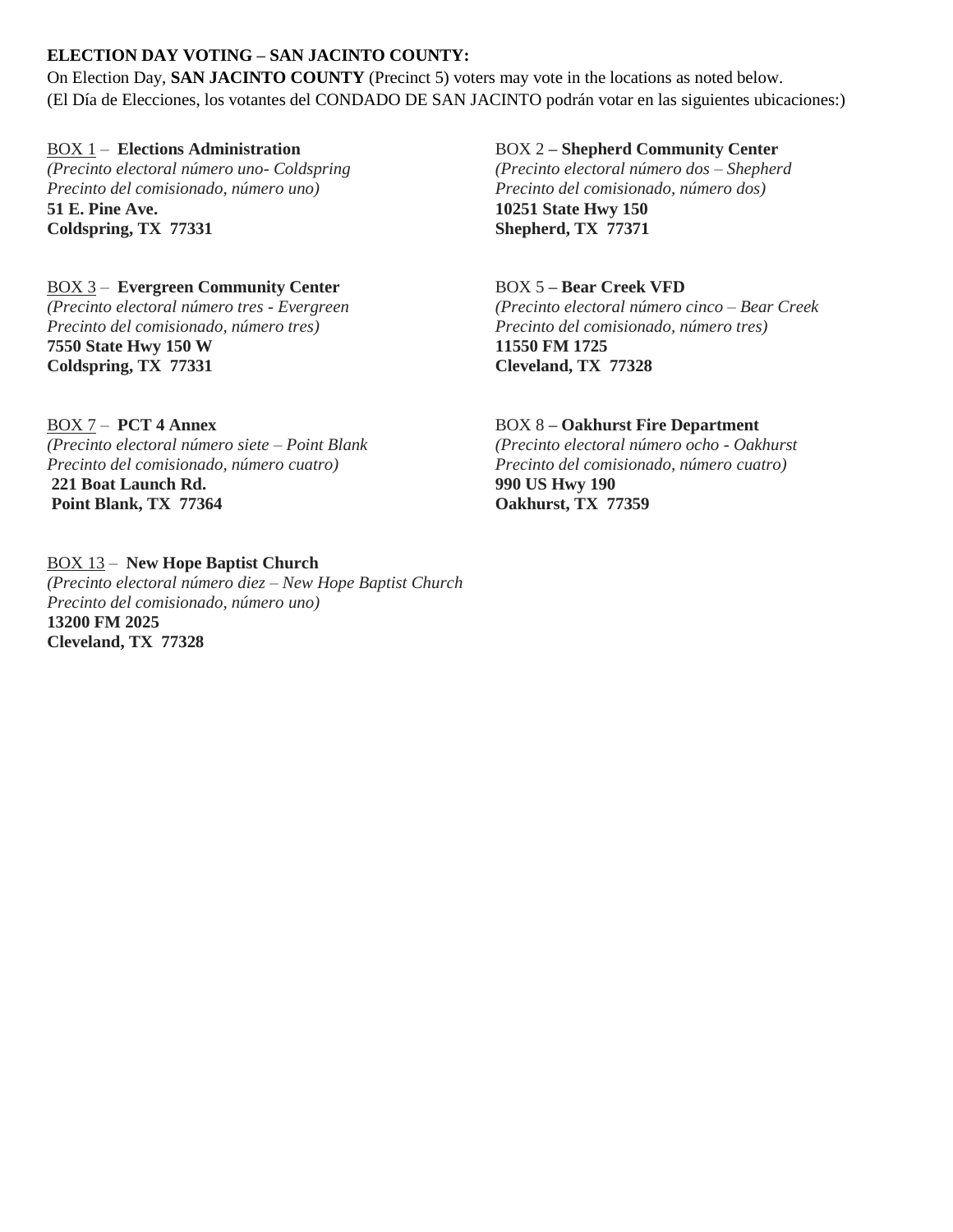# **EARLY VOTING**

Early voting by personal appearance will be conducted beginning April 25, 2022 and ending on May 3, 2022. *La votación anticipada en persona se llevará a cabo a partir del 25 de abril de 2022 y finalizará el 3 de mayo de 2022.*

#### **EARLY VOTING – LIBERTY COUNTY/***CONDADO DE LIBERTY***:**

The early voting sites for Liberty County for voting by personal appearance will be conducted at the locations listed below. \*Please note that Early Voting polling locations are subject to change. *Los sitios de votación temprana para el Condado de Liberty para votar en persona se llevarán a cabo en las siguientes ubicaciones:*

Cleveland Civic Center, 210 Peach Street, Cleveland, Texas 77327 (Main Early Voting Location)

Hardin City Hall, 142 CR 2010, Hardin, Texas 77575 Dayton Community Center, 801 S. Cleveland St., Dayton, Texas 77535 Jack Hartel Community Building, 318 San Jacinto St., Liberty, Texas 77575 Sante Fe Administration Building, 1680 Road 3549, Cleveland, Texas 77327 Hull Daisetta High School, 117 N Main St., Daisetta, Texas 77533

| Monday, April 25, 2022 through Friday, April 29, 2022 | $9:00 AM - 6:00 PM$ |
|-------------------------------------------------------|---------------------|
| Monday, May 2, 2022 through Tuesday, May 3, 2022      | $7:00 AM - 7:00 PM$ |

Early Voting By Mail: Applications should be sent to: Klint Bush, 1923 Sam Houston St., Liberty, Texas 77575, fax: (936) 641- 9699, phone: 936-253-8050, email: elections@co.liberty.tx.us.

Early Voting Clerk: Klint Bush, 1923 Sam Houston St., Liberty, Texas 77575.

*Centro Cívico de Cleveland, 210 Peach Street, Cleveland, Texas 77327 (Lugar Principal de Votación Anticipada)*

*Ayuntamiento de Hardin, 142 C.R. 2010, Hardin, Texas 77575 Centro Comunitario de Dayton, 801 S. Cleveland St., Dayton, Texas 77535 Edificio Comunitario Jack Hartel, 318 San Jacinto St., Liberty, Texas 77575 Edificio Administrativo Santa Fe, 1680 Road 3549, Cleveland, Texas 77327 Escuela Secundaria Hull Daisetta, 117 N Main St., Daisetta, Texas 77533*

*Lunes 25 de abril de 2022 al viernes 29 de abril de 2022 9:00 AM. – 6:00 PM Lunes 2 de mayo de 2022 al martes 3 de mayo de 2022 7:00 AM – 7:00 PM*

*Votación Anticipada por Correo: Se deben enviar las solicitudes a: Klint Bush, 1923 Sam Houston St., Liberty, Texas 77575, fax: (936) 641-9699, teléfono: 936-253-8050, correo electrónico: elections@co.liberty.tx.us.*

*Secretario de Votación Anticipada: Klint Bush, 1923 Sam Houston St., Liberty, Texas 77575.*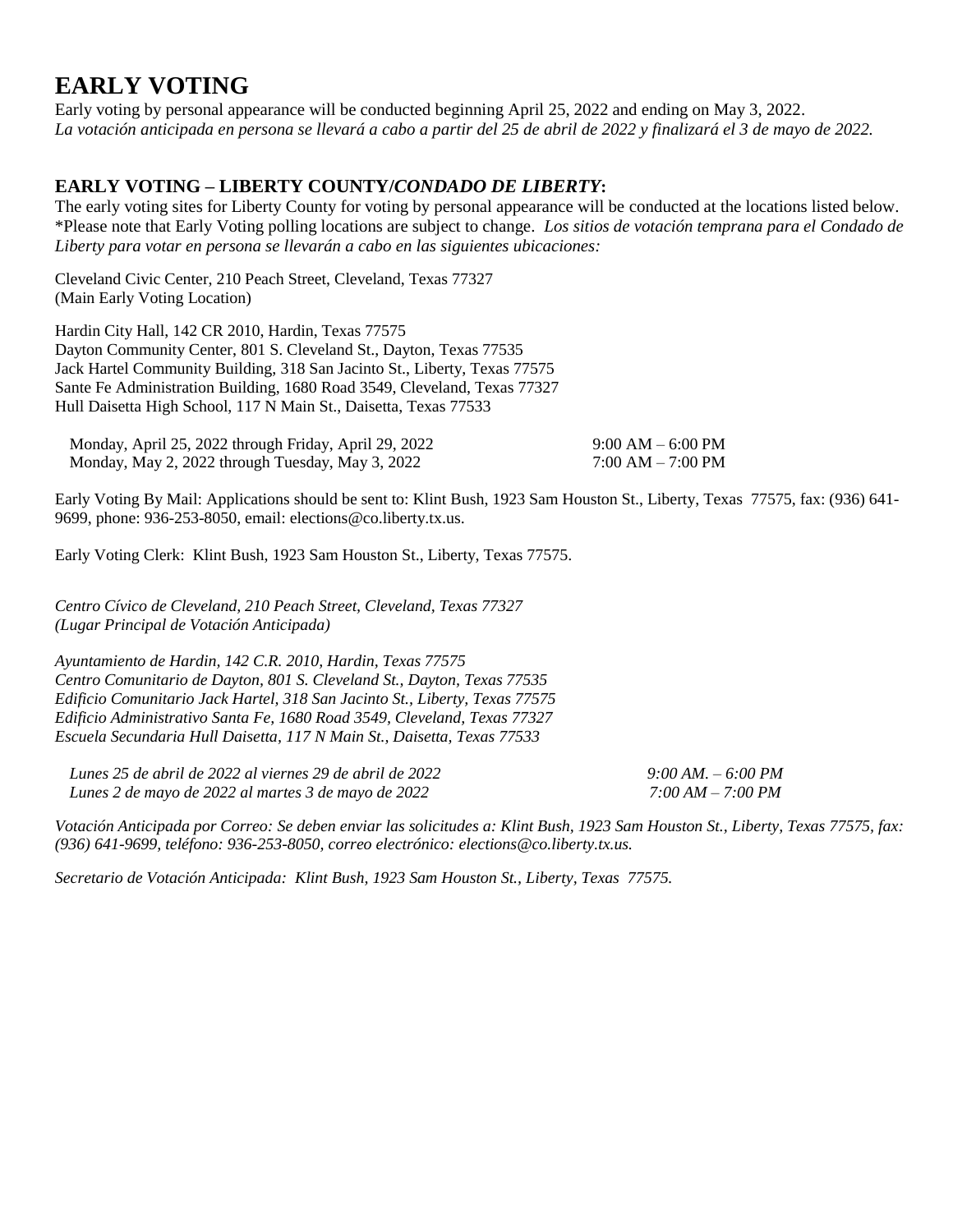#### **EARLY VOTING – MONTGOMERY COUNTY/***CONDADO DE MONTGOMERY***:**

The early voting sites for Montgomery County for voting by personal appearance will be conducted at the locations listed below. \*Please note that Early Voting polling places are subject to change. *Los sitios de votación temprana para el Condado de Montgomery para votar en persona se llevarán a cabo en las siguientes ubicaciones:*

Central Library, 104 I-45 North, Conroe, Texas 77301 (Main Early Voting Location)

West Montgomery County Community Development Center, 31355 Friendship Drive, Magnolia, Texas 77355 Magnolia Event Center, 11659 FM 1488, Magnolia, Texas 77354 South County Community Center, 2235 Lake Robbins Drive, The Woodlands, Texas 77380 Spring Creek Greenway Nature Center, 1300 Riley Fuzzel Road, Spring, Texas 77386 North Montgomery County Community Center, 600 Gerald Street, Willis, Teas 77378 East Montgomery County Fair Association Building, 21675A McCleskey Road, New Caney, Texas 77357 Lone Star Community Center, 2500 Lone Star Parkway, Montgomery, Texas 77356

| Monday, April 25, 2022 through Saturday, April 30, 2022 | $8:00 \text{ AM} - 5:00 \text{ PM}$ |
|---------------------------------------------------------|-------------------------------------|
| Monday, May 2, 2022 through Tuesday, May 3, 2022        | $7:00 AM - 7:00 PM$                 |

Early Voting By Mail: Applications should be sent to: Suzie Harvey, P.O. Box 2646, Conroe, Texas 77305, fax: (936) 788-8340, email: election.ballot@mctx.org.

Early Voting Clerk: Suzie Harvey, 9159 Airport Rd, Conroe, Texas 77303

*Biblioteca Central, 104 I-45 North, Conroe, Texas 77301 Lugar Principal de Votación Anticipada*

*Centro de Desarrollo Comunitario Oeste del Condado de Montgomery 31355 Friendship Drive, Magnolia, Texas 77355 Centro de Eventos de Magnolia, 11659 FM 1488, Magnolia, Texas 77354 Centro Comunitario Sur del Condado, 2235 Lake Robbins Drive, The Woodlands, Texas 77380 Centro de Naturaleza Spring Creek Greenway, 1300 Riley Fuzzel Road, Spring, Texas 77386 Centro Comunitario Norte del Condado de Montgomery, 600 Gerald Street, Willis, Teas 77378 Edificio de la Asociación de Ferias Este del Condado de Montgomery, 21675A McCleskey Road, New Caney, Texas 77357 Centro Comunitario Lone Star, 2500 Lone Star Parkway, Montgomery, Texas 77356*

| Lunes 25 de abril de 2022 al sábado 30 de abril de 2022 | $8:00 AM - 5:00 PM$ |
|---------------------------------------------------------|---------------------|
| Lunes 2 de mayo de 2022 al martes 3 de mayo de 2022     | $7:00 AM - 7:00 PM$ |

*Votación Anticipada por Correo: Se deben enviar las solicitudes a: Suzie Harvey, P.O. Box 2646, Conroe, Texas 77305, fax: (936) 788-8340, correo electrónico: election.ballot@mctx.org.*

*Secretario de Votación Anticipada: Suzie Harvey, 9159 Airport Rd, Conroe, Texas 77303*